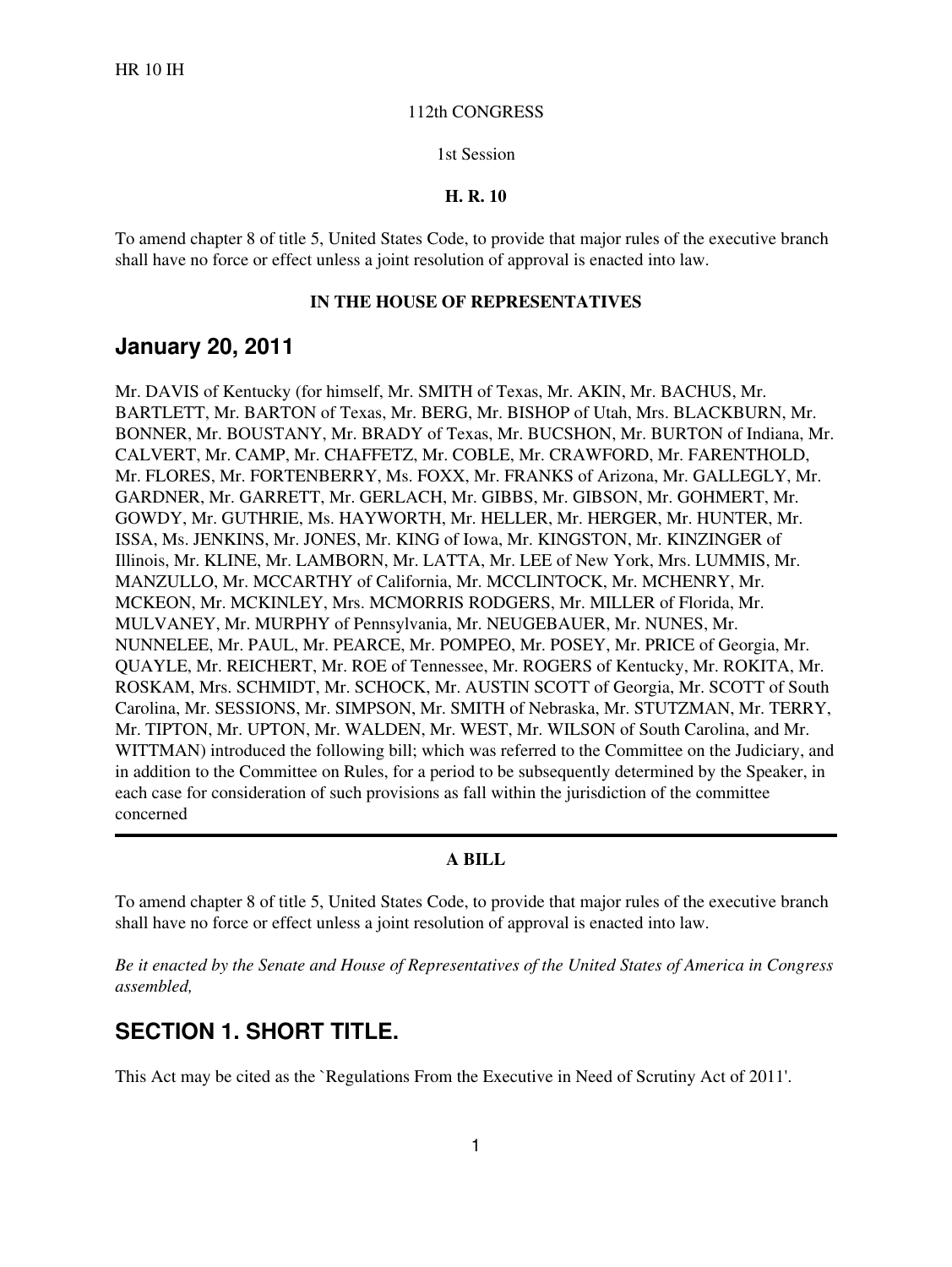# **SEC. 2. PURPOSE.**

The purpose of this Act is to increase accountability for and transparency in the federal regulatory process. Section 1 of article I of the United States Constitution grants all legislative powers to Congress. Over time, Congress has excessively delegated its constitutional charge while failing to conduct appropriate oversight and retain accountability for the content of the laws it passes. By requiring a vote in Congress, the REINS Act will result in more carefully drafted and detailed legislation, an improved regulatory process, and a legislative branch that is truly accountable to the American people for the laws imposed upon them.

# **SEC. 3. CONGRESSIONAL REVIEW OF AGENCY RULEMAKING.**

Chapter 8 of title 5, United States Code, is amended to read as follows:

## **`CHAPTER 8--CONGRESSIONAL REVIEW OF AGENCY RULEMAKING**

`Sec.

`801. Congressional review.

`802. Congressional approval procedure for major rules.

`803. Congressional disapproval procedure for nonmajor rules.

`804. Definitions.

`805. Judicial review.

`806. Exemption for monetary policy.

`807. Effective date of certain rules.

## **`Sec. 801. Congressional review**

 $\Gamma(a)(1)(A)$  Before a rule may take effect, the Federal agency promulgating such rule shall submit to each House of the Congress and to the Comptroller General a report containing--

`(i) a copy of the rule;

`(ii) a concise general statement relating to the rule;

`(iii) a classification of the rule as a major or nonmajor rule, including an explanation of the classification specifically addressing each criteria for a major rule contained within sections 804(2)(A), 804(2)(B), and 804(2)(C);

`(iv) a list of any other related regulatory actions intended to implement the same statutory provision or regulatory objective as well as the individual and aggregate economic effects of those actions; and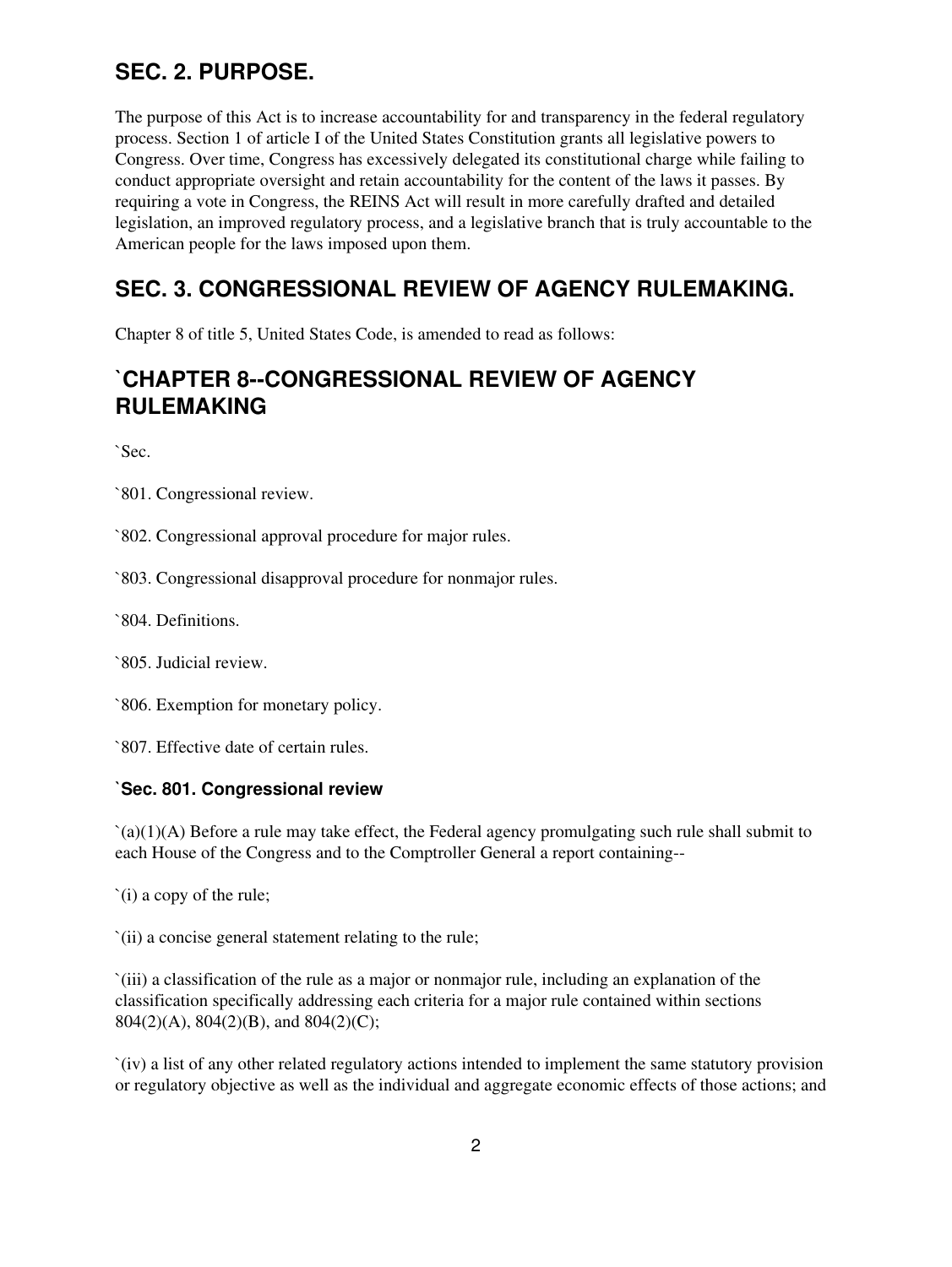`(v) the proposed effective date of the rule.

 $\Gamma(B)$  On the date of the submission of the report under subparagraph (A), the Federal agency promulgating the rule shall submit to the Comptroller General and make available to each House of Congress--

`(i) a complete copy of the cost-benefit analysis of the rule, if any;

`(ii) the agency's actions pursuant to title 5 of the United States Code, sections 603, 604, 605, 607, and 609;

`(iii) the agency's actions pursuant to title 2 of the United States Code, sections 1532, 1533, 1534, and 1535; and

`(iv) any other relevant information or requirements under any other Act and any relevant Executive orders.

`(C) Upon receipt of a report submitted under subparagraph (A), each House shall provide copies of the report to the chairman and ranking member of each standing committee with jurisdiction under the rules of the House of Representatives or the Senate to report a bill to amend the provision of law under which the rule is issued.

`(2)(A) The Comptroller General shall provide a report on each major rule to the committees of jurisdiction by the end of 15 calendar days after the submission or publication date as provided in section 802(b)(2). The report of the Comptroller General shall include an assessment of the agency's compliance with procedural steps required by paragraph  $(1)(B)$ .

`(B) Federal agencies shall cooperate with the Comptroller General by providing information relevant to the Comptroller General's report under subparagraph (A).

`(3) A major rule relating to a report submitted under paragraph (1) shall take effect upon enactment of a joint resolution of approval described in section 802 or as provided for in the rule following enactment of a joint resolution of approval described in section 802, whichever is later.

`(4) A nonmajor rule shall take effect as provided by section 803 after submission to Congress under paragraph (1).

`(5) If a joint resolution of approval relating to a major rule is not enacted within the period provided in subsection  $(b)(2)$ , then a joint resolution of approval relating to the same rule may not be considered under this chapter in the same Congress by either the House of Representatives or the Senate.

 $(b)(1)$  A major rule shall not take effect unless the Congress enacts a joint resolution of approval described under section 802.

 $\zeta(2)$  If a joint resolution described in subsection (a) is not enacted into law by the end of 70 session days or legislative days, as applicable, beginning on the date on which the report referred to in section  $801(a)(1)(A)$  is received by Congress (excluding days either House of Congress is adjourned for more than 3 days during a session of Congress), then the rule described in that resolution shall be deemed not to be approved and such rule shall not take effect.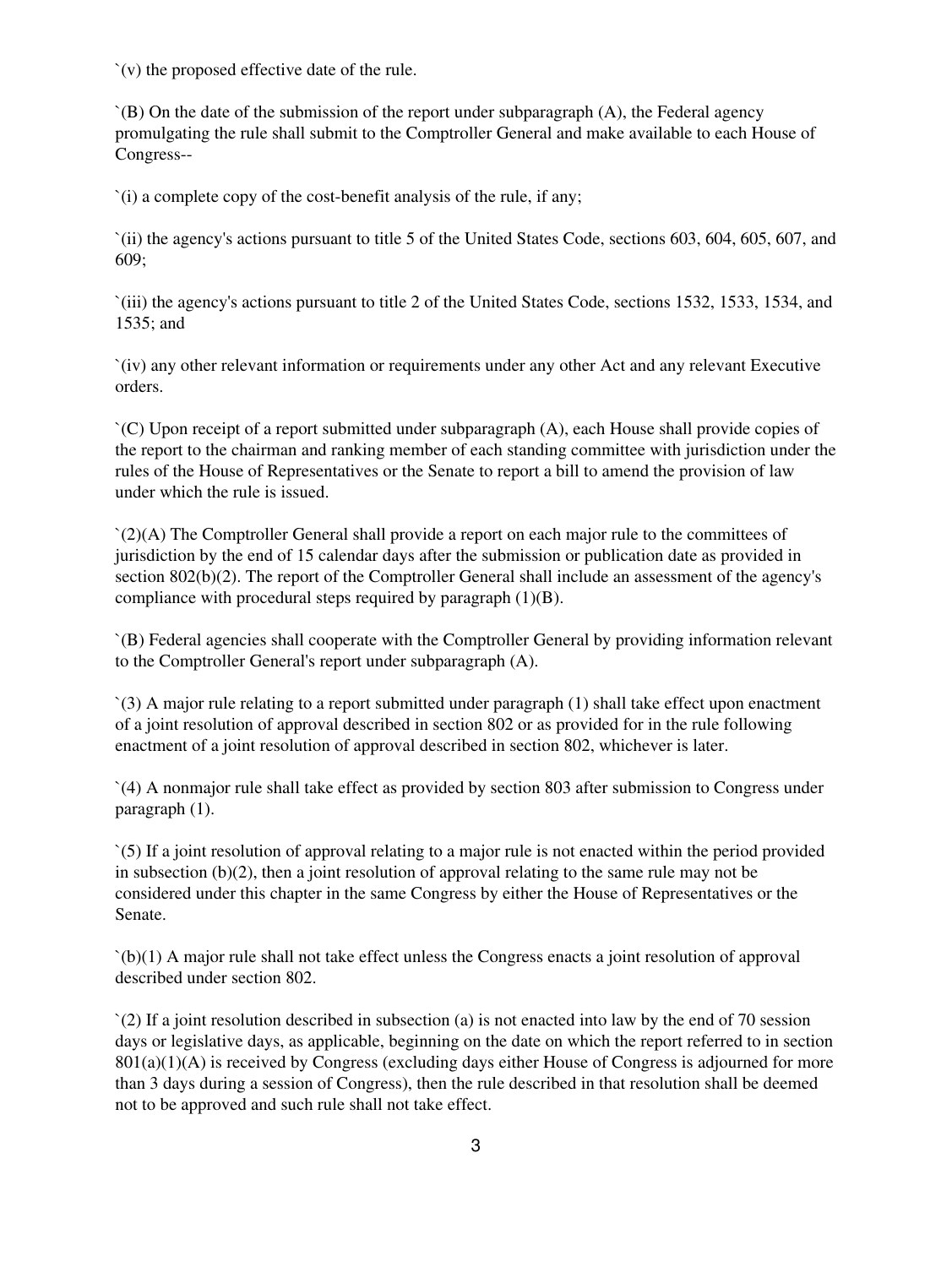$(c)(1)$  Notwithstanding any other provision of this section (except subject to paragraph (3)), a major rule may take effect for one 90-calendar-day period if the President makes a determination under paragraph (2) and submits written notice of such determination to the Congress.

`(2) Paragraph (1) applies to a determination made by the President by Executive order that the major rule should take effect because such rule is--

`(A) necessary because of an imminent threat to health or safety or other emergency;

`(B) necessary for the enforcement of criminal laws;

`(C) necessary for national security; or

`(D) issued pursuant to any statute implementing an international trade agreement.

`(3) An exercise by the President of the authority under this subsection shall have no effect on the procedures under section 802.

 $(d)(1)$  In addition to the opportunity for review otherwise provided under this chapter, in the case of any rule for which a report was submitted in accordance with subsection  $(a)(1)(A)$  during the period beginning on the date occurring--

`(A) in the case of the Senate, 60 session days, or

`(B) in the case of the House of Representatives, 60 legislative days,

before the date the Congress is scheduled to adjourn a session of Congress through the date on which the same or succeeding Congress first convenes its next session, sections 802 and 803 shall apply to such rule in the succeeding session of Congress.

`(2)(A) In applying sections 802 and 803 for purposes of such additional review, a rule described under paragraph (1) shall be treated as though--

`(i) such rule were published in the Federal Register on--

`(I) in the case of the Senate, the 15th session day, or

`(II) in the case of the House of Representatives, the 15th legislative day,

after the succeeding session of Congress first convenes; and

 $\tilde{f}$  (ii) a report on such rule were submitted to Congress under subsection (a)(1) on such date.

 $\Gamma(B)$  Nothing in this paragraph shall be construed to affect the requirement under subsection (a)(1) that a report shall be submitted to Congress before a rule can take effect.

`(3) A rule described under paragraph (1) shall take effect as otherwise provided by law (including other subsections of this section).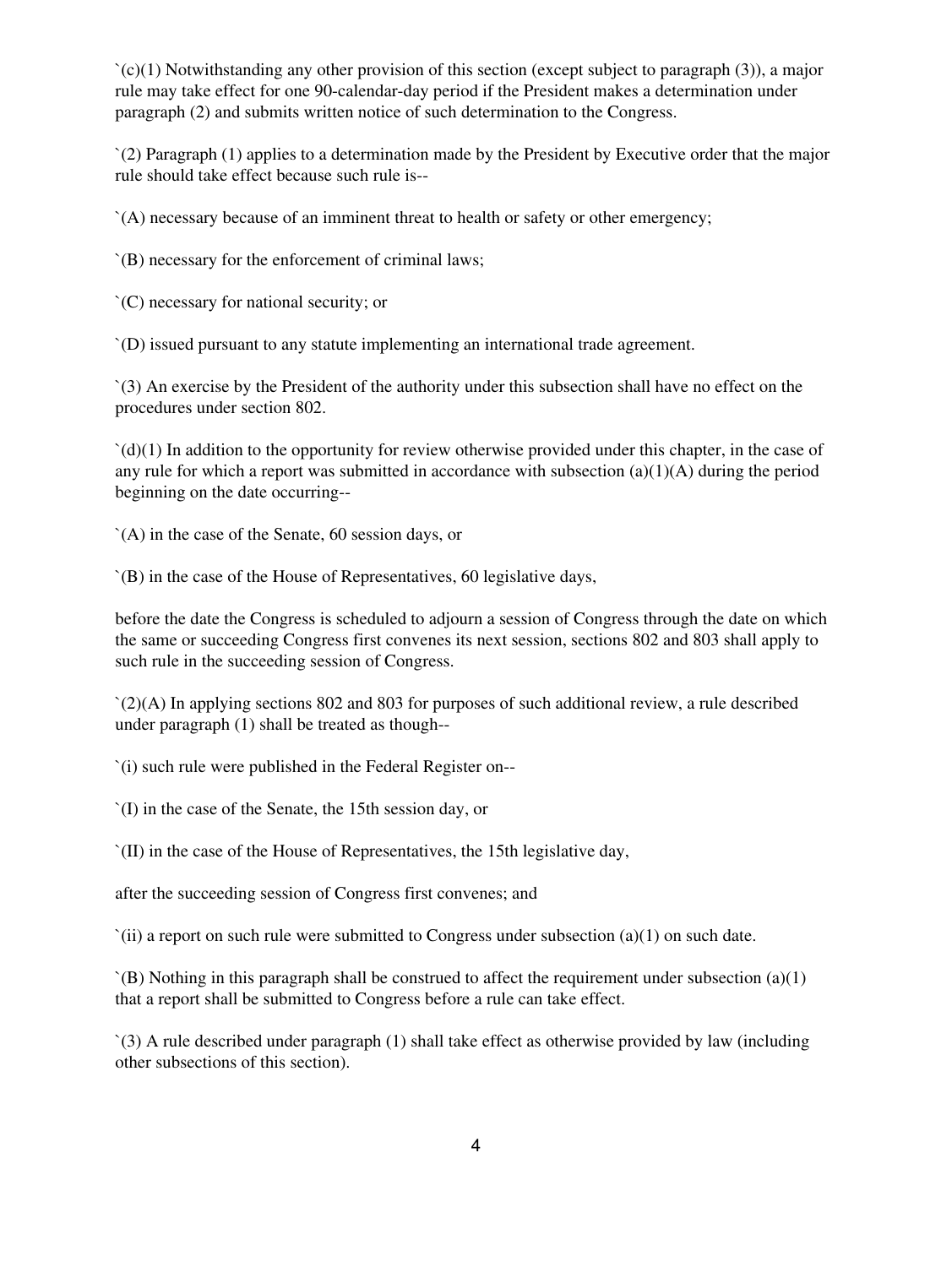## **`Sec. 802. Congressional approval procedure for major rules**

`(a) For purposes of this section, the term `joint resolution' means only a joint resolution introduced on or after the date on which the report referred to in section  $801(a)(1)(A)$  is received by Congress (excluding days either House of Congress is adjourned for more than 3 days during a session of Congress), the matter after the resolving clause of which is as follows: `That Congress approves the rule submitted by the **X X** relating to **X X**.' (The blank spaces being appropriately filled in).

`(1) In the House, the majority leader of the House of Representatives (or his designee) and the minority leader of the House of Representatives (or his designee) shall introduce such joint resolution described in subsection (a) (by request), within 3 legislative days after Congress receives the report referred to in section  $801(a)(1)(A)$ .

`(2) In the Senate, the majority leader of the Senate (or his designee) and the minority leader of the Senate (or his designee) shall introduce such joint resolution described in subsection (a) (by request), within 3 session days after Congress receives the report referred to in section  $801(a)(1)(A)$ .

 $(b)(1)$  A joint resolution described in subsection (a) shall be referred to the committees in each House of Congress with jurisdiction under the rules of the House of Representatives or the Senate to report a bill to amend the provision of law under which the rule is issued.

`(2) For purposes of this section, the term `submission date' means the date on which the Congress receives the report submitted under section 801(a)(1).

`(c) In the Senate, if the committee or committees to which a joint resolution described in subsection (a) has been referred have not reported it at the end of 15 session days after its introduction, such committee or committees shall be automatically discharged from further consideration of the resolution and it shall be placed on the calendar. A vote on final passage of the resolution shall be taken on or before the close of the 15th session day after the resolution is reported by the committee or committees to which it was referred, or after such committee or committees have been discharged from further consideration of the resolution.

 $\dot{\mathcal{C}}(d)(1)$  In the Senate, when the committee or committees to which a joint resolution is referred have reported, or when a committee or committees are discharged (under subsection (c)) from further consideration of a joint resolution described in subsection (a), it is at any time thereafter in order (even though a previous motion to the same effect has been disagreed to) for a motion to proceed to the consideration of the joint resolution, and all points of order against the joint resolution (and against consideration of the joint resolution) are waived. The motion is not subject to amendment, or to a motion to postpone, or to a motion to proceed to the consideration of other business. A motion to reconsider the vote by which the motion is agreed to or disagreed to shall not be in order. If a motion to proceed to the consideration of the joint resolution is agreed to, the joint resolution shall remain the unfinished business of the Senate until disposed of.

`(2) In the Senate, debate on the joint resolution, and on all debatable motions and appeals in connection therewith, shall be limited to not more than 2 hours, which shall be divided equally between those favoring and those opposing the joint resolution. A motion to further limit debate is in order and not debatable. An amendment to, or a motion to postpone, or a motion to proceed to the consideration of other business, or a motion to recommit the joint resolution is not in order.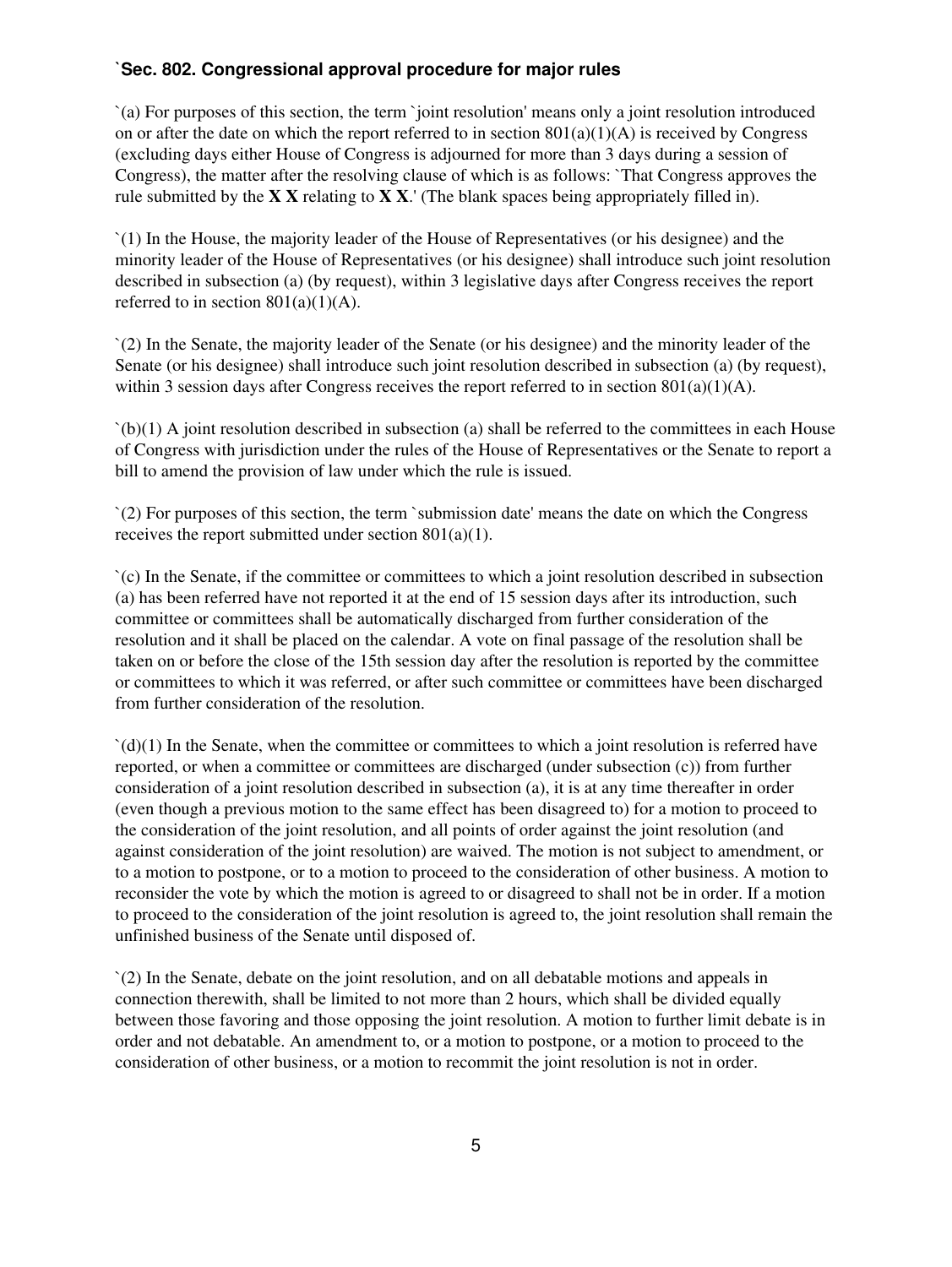`(3) In the Senate, immediately following the conclusion of the debate on a joint resolution described in subsection (a), and a single quorum call at the conclusion of the debate if requested in accordance with the rules of the Senate, the vote on final passage of the joint resolution shall occur.

`(4) Appeals from the decisions of the Chair relating to the application of the rules of the Senate to the procedure relating to a joint resolution described in subsection (a) shall be decided without debate.

 $\hat{\mathcal{C}}(e)(1)$  In the House of Representatives, if the committee or committees to which a joint resolution described in subsection (a) has been referred have not reported it at the end of 15 legislative days after its introduction, such committee or committees shall be automatically discharged from further consideration of the resolution and it shall be placed on the appropriate calendar. A vote on final passage of the resolution shall be taken on or before the close of the 15th legislative day after the resolution is reported by the committee or committees to which it was referred, or after such committee or committees have been discharged from further consideration of the resolution.

`(2)(A) A motion in the House of Representatives to proceed to the consideration of a resolution shall be privileged and not debatable. An amendment to the motion shall not be in order, nor shall it be in order to move to reconsider the vote by which the motion is agreed to or disagreed to.

`(B) Debate in the House of Representatives on a resolution shall be limited to not more than two hours, which shall be divided equally between those favoring and those opposing the resolution. A motion to further limit debate shall not be debatable. No amendment to, or motion to recommit, the resolution shall be in order. It shall not be in order to reconsider the vote by which a resolution is agreed to or disagreed to.

`(C) Motions to postpone, made in the House of Representatives with respect to the consideration of a resolution, and motions to proceed to the consideration of other business, shall be decided without debate.

`(D) All appeals from the decisions of the Chair relating to the application of the Rules of the House of Representatives to the procedure relating to a resolution shall be decided without debate.

`(f) If, before the passage by one House of a joint resolution of that House described in subsection (a), that House receives from the other House a joint resolution described in subsection (a), then the following procedures shall apply with respect to a joint resolution described in subsection (a) of the House receiving the joint resolution--

`(1) the procedure in that House shall be the same as if no joint resolution had been received from the other House; but

`(2) the vote on final passage shall be on the joint resolution of the other House.

`(g) The enactment of a resolution of approval does not serve as a grant or modification of statutory authority by Congress for the promulgation of a rule, does not extinguish or affect any claim, whether substantive or procedural, against any alleged defect in a rule, and shall not form part of the record before the court in any judicial proceeding concerning a rule.

`(h) This section and section 803 are enacted by Congress--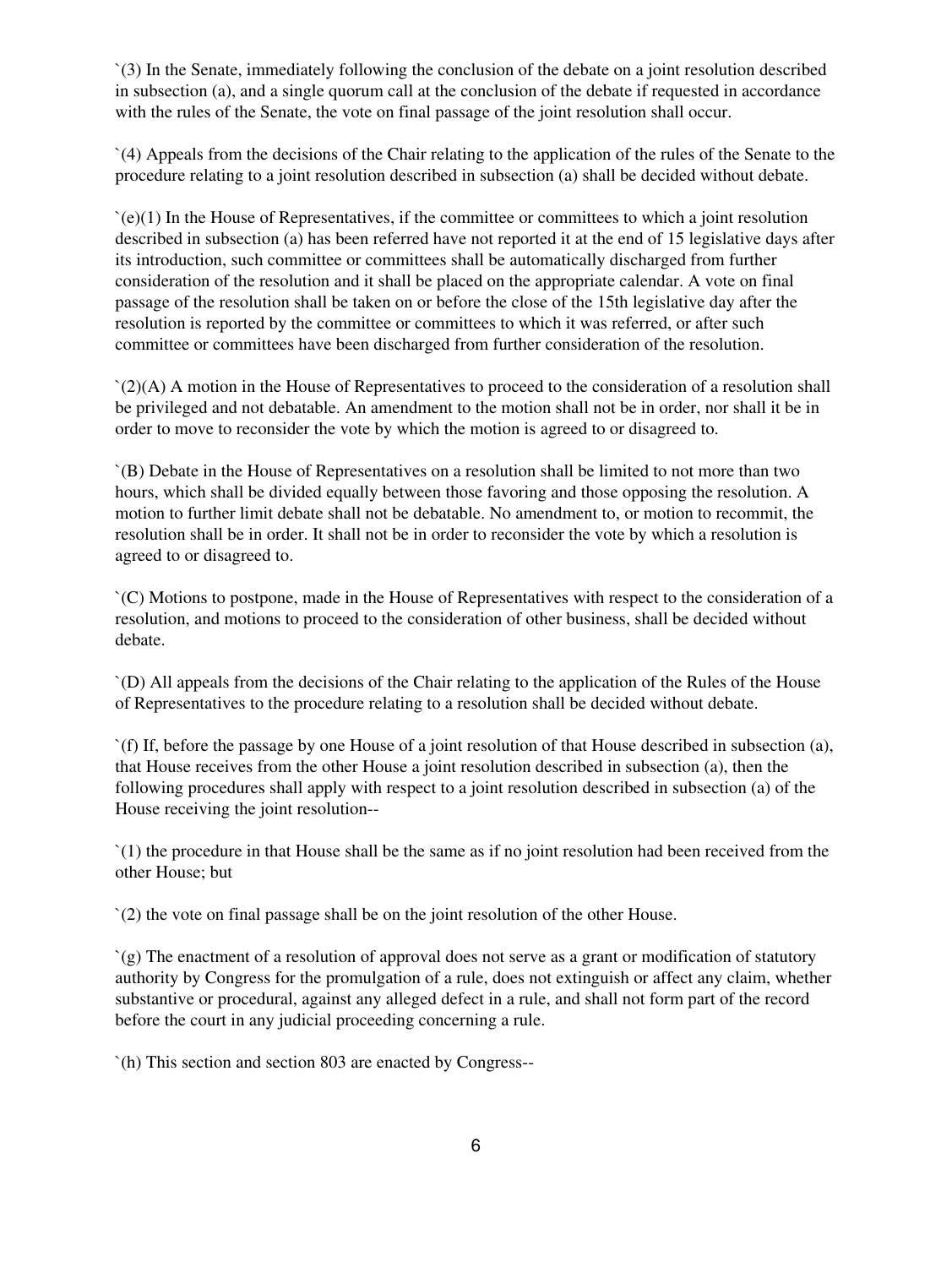`(1) as an exercise of the rulemaking power of the Senate and House of Representatives, respectively, and as such it is deemed a part of the rules of each House, respectively, but applicable only with respect to the procedure to be followed in that House in the case of a joint resolution described in subsection (a), and it supersedes other rules only to the extent that it is inconsistent with such rules; and

`(2) with full recognition of the constitutional right of either House to change the rules (so far as relating to the procedure of that House) at any time, in the same manner, and to the same extent as in the case of any other rule of that House.

### **`Sec. 803. Congressional disapproval procedure for nonmajor rules**

`(a) For purposes of this section, the term `joint resolution' means only a joint resolution introduced in the period beginning on the date on which the report referred to in section  $801(a)(1)(A)$  is received by Congress and ending 60 days thereafter (excluding days either House of Congress is adjourned for more than 3 days during a session of Congress), the matter after the resolving clause of which is as follows: `That Congress disapproves the nonmajor rule submitted by the **X X** relating to **X X**, and such rule shall have no force or effect.' (The blank spaces being appropriately filled in).

 $(b)(1)$  A joint resolution described in subsection (a) shall be referred to the committees in each House of Congress with jurisdiction.

`(2) For purposes of this section, the term submission or publication date means the later of the date on which--

 $\Gamma(A)$  the Congress receives the report submitted under section 801(a)(1); or

`(B) the nonmajor rule is published in the Federal Register, if so published.

`(c) In the Senate, if the committee to which is referred a joint resolution described in subsection (a) has not reported such joint resolution (or an identical joint resolution) at the end of 15 session days after the date of introduction of the joint resolution, such committee may be discharged from further consideration of such joint resolution upon a petition supported in writing by 30 Members of the Senate, and such joint resolution shall be placed on the calendar.

 $\dot{\mathcal{C}}(d)(1)$  In the Senate, when the committee to which a joint resolution is referred has reported, or when a committee is discharged (under subsection (c)) from further consideration of a joint resolution described in subsection (a), it is at any time thereafter in order (even though a previous motion to the same effect has been disagreed to) for a motion to proceed to the consideration of the joint resolution, and all points of order against the joint resolution (and against consideration of the joint resolution) are waived. The motion is not subject to amendment, or to a motion to postpone, or to a motion to proceed to the consideration of other business. A motion to reconsider the vote by which the motion is agreed to or disagreed to shall not be in order. If a motion to proceed to the consideration of the joint resolution is agreed to, the joint resolution shall remain the unfinished business of the Senate until disposed of.

`(2) In the Senate, debate on the joint resolution, and on all debatable motions and appeals in connection therewith, shall be limited to not more than 10 hours, which shall be divided equally between those favoring and those opposing the joint resolution. A motion to further limit debate is in order and not debatable. An amendment to, or a motion to postpone, or a motion to proceed to the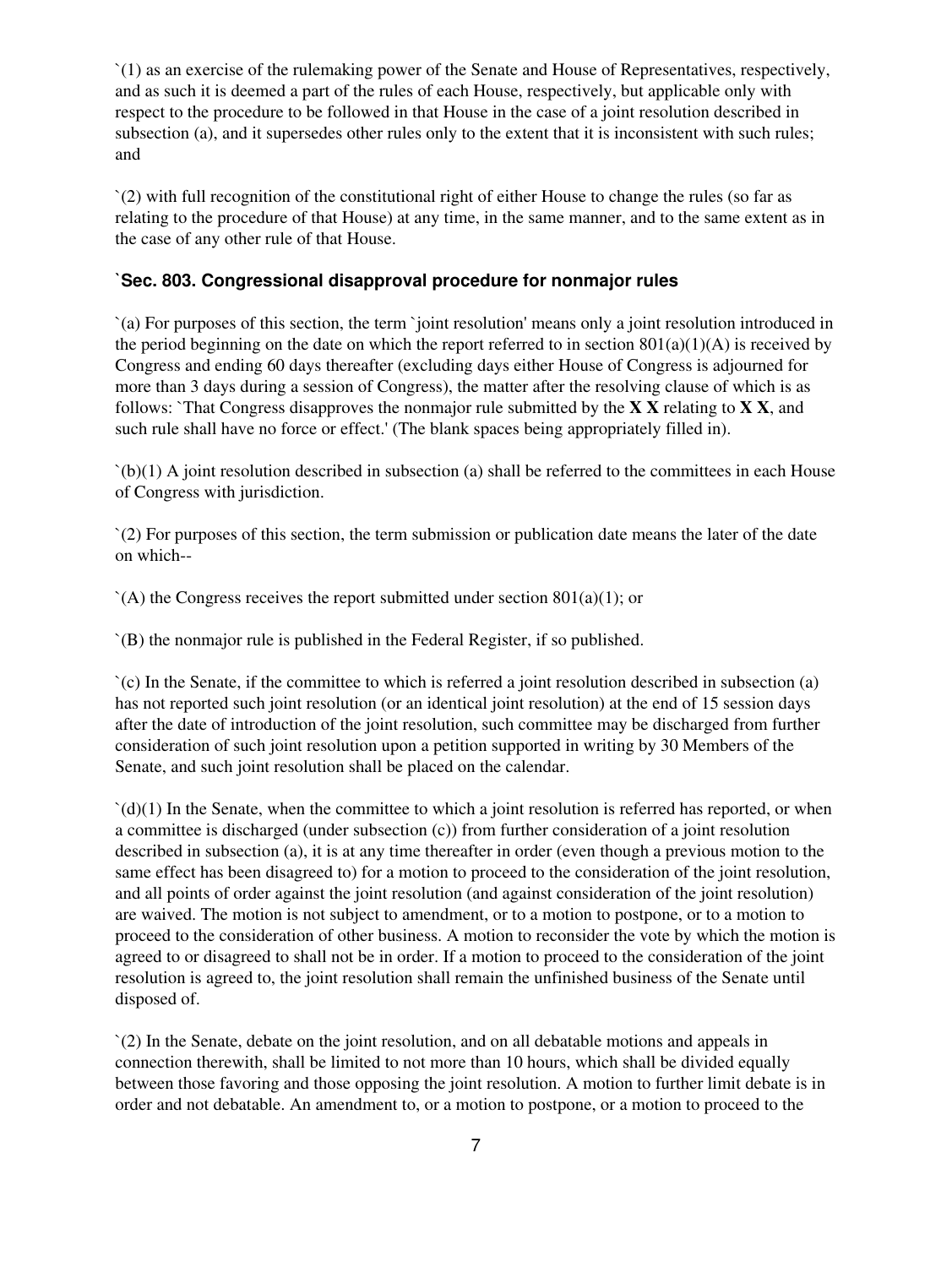consideration of other business, or a motion to recommit the joint resolution is not in order.

`(3) In the Senate, immediately following the conclusion of the debate on a joint resolution described in subsection (a), and a single quorum call at the conclusion of the debate if requested in accordance with the rules of the Senate, the vote on final passage of the joint resolution shall occur.

`(4) Appeals from the decisions of the Chair relating to the application of the rules of the Senate to the procedure relating to a joint resolution described in subsection (a) shall be decided without debate.

`(e) In the Senate the procedure specified in subsection (c) or (d) shall not apply to the consideration of a joint resolution respecting a nonmajor rule--

`(1) after the expiration of the 60 session days beginning with the applicable submission or publication date, or

 $(2)$  if the report under section 801(a)(1)(A) was submitted during the period referred to in section  $801(d)(1)$ , after the expiration of the 60 session days beginning on the 15th session day after the succeeding session of Congress first convenes.

`(f) If, before the passage by one House of a joint resolution of that House described in subsection (a), that House receives from the other House a joint resolution described in subsection (a), then the following procedures shall apply:

`(1) The joint resolution of the other House shall not be referred to a committee.

`(2) With respect to a joint resolution described in subsection (a) of the House receiving the joint resolution--

`(A) the procedure in that House shall be the same as if no joint resolution had been received from the other House; but

`(B) the vote on final passage shall be on the joint resolution of the other House.

### **`Sec. 804. Definitions**

`For purposes of this chapter--

`(1) The term `Federal agency' means any agency as that term is defined in section 551(1).

`(2) The term `major rule' means any rule, including an interim final rule, that the Administrator of the Office of Information and Regulatory Affairs of the Office of Management and Budget finds has resulted in or is likely to result in--

`(A) an annual effect on the economy of \$100,000,000 or more;

`(B) a major increase in costs or prices for consumers, individual industries, Federal, State, or local government agencies, or geographic regions; or

`(C) significant adverse effects on competition, employment, investment, productivity, innovation, or on the ability of United States-based enterprises to compete with foreign-based enterprises in